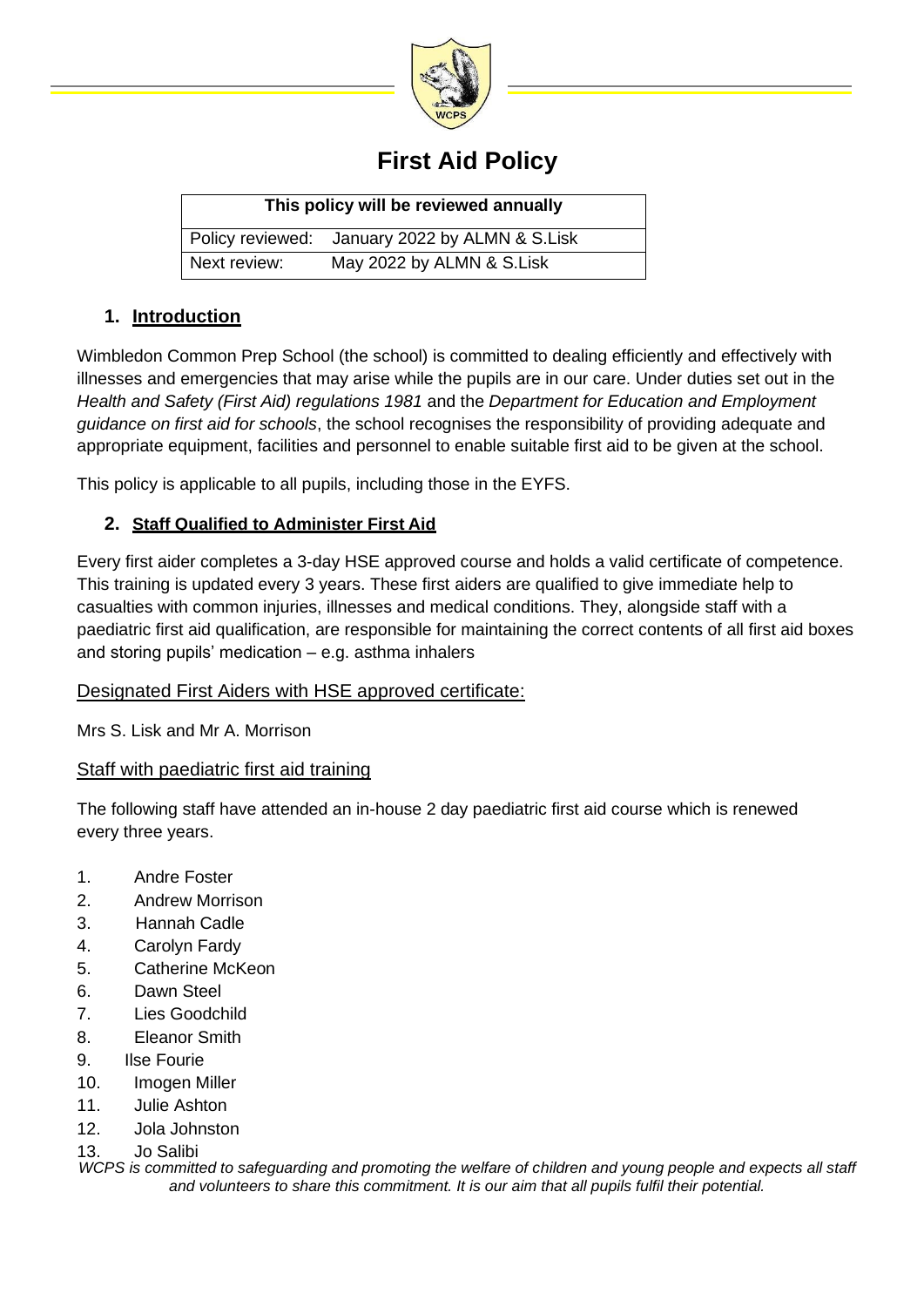- 14. Jo Gannon
- 15. Louise Collins
- 16. Leah Burgess
- 17. Melissa Thom
- 18. Marie-Estelle Wilson
- 19. Nicola Sargeant
- 20. Paddi Large
- 21. Rosie Oldroyd
- 22. Rosie Hemmings
- 23. Susan Hawa
- 24. Sharon Lisk
- 25. Sarah Melsom
- 26. Karen Wyatt
- 27. Laura Picotto
- 28. Andrew Forbes

All staff are required to undertake online video training in the use of AEDs and action to take in the event of a pupil having an asthma attack or anaphylactic shock. Annual in-house training is provided to update and refresh staff on the use of inhalers and auto injectors

Members of staff who are designated first aiders with the HSE approved certificate and/or those with paediatric first aid training will initially deal with any incident. The school nurses based in the medical room at King's College School are also able to attend if required.

All first aiders and appointed persons are fully indemnified by Kings College School against claims of negligence, provided that they are suitably trained and are acting within the scope of their employment and within the school guidelines for the administration of first aid.

There is always at least one qualified first aider on the school site during school hours.

On school trips at least one person accompanying the trip must hold a paediatric first aid certificate.

# **3. First aid Resources**

There are the following first aid resources on site:

- Small first aid box in each classroom and Orchard Hall;
- Large first aid box in Oak classroom;
- Large rucksack in Orchard Hall cupboard;
- Each year group has three first aid packs for outings;
- Bumbag in school secretary's office;
- Stock of first aid equipment in accessible toilet on ground floor;
- Portable first aid kits for staff on playground duty;
- At least one first aid kit must be taken on all school trips and sports fixtures.

#### **Recommended contents of first aid boxes:**

Cleansing wipes; tweezers; plasters of various sizes; gloves; tissues; an apron; safety pins; basic first aid instructions ice packs are kept in the freezer in the staff room and held in a cool box in the playground during break times.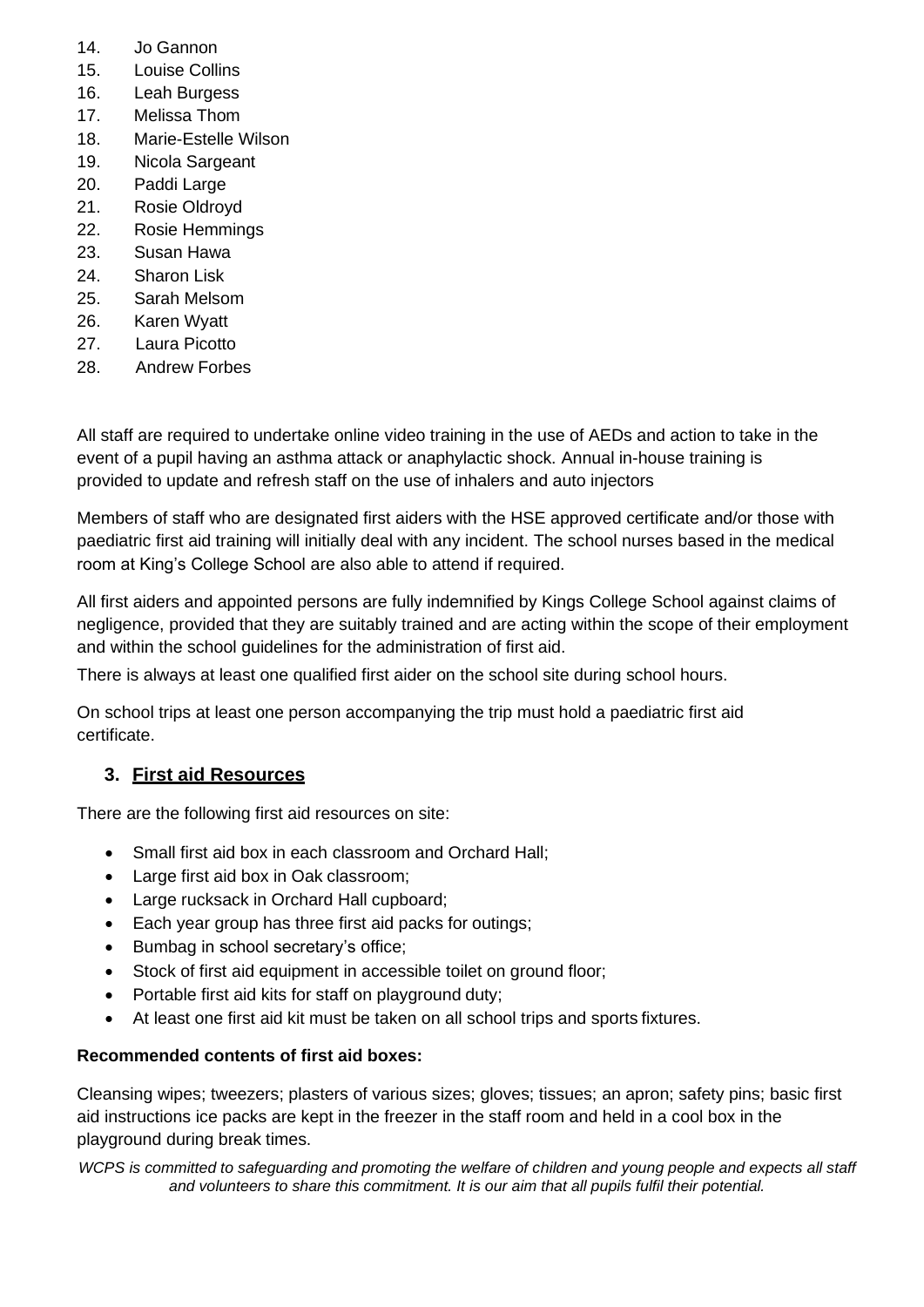# **4. Actions in the Event of a Major Accident or Illness**

Parents agree by signing the school registration form to enable the school to act in loco parentis and for the school to authorise medical treatment in an emergency. This enables the head teacher or any member of staff so authorised to give permission for medical emergency treatment for their son in the event of a major accident, incident or illness occurring during the school day. Staff are expected to use their best endeavours at all times, particularly in emergencies, to secure the welfare of the pupils at the school in the same way that parents might be expected to act towards their children. This includes situations where a third party might offer assistance (for instance a medically qualified parent offering to treat a pupil who is not their child). In these circumstances staff have absolute discretion to refuse an offer of help if they are of the opinion that the third-party assistance would not be in the best interests of the pupil.

In the event of a major accident or illness, the following procedures will apply:

- The *first aider with the HSE approved certificate* is notified and will take responsibility for deciding on the appropriate action.
- The *first aider with the HSE approved certificate* and the head teacher or member of SMT if head teacher is not available, will assess the situation and decide whether the pupil needs to go straight to hospital or whether they can safely wait for the parent to arrive.
- If the pupil needs to go to hospital immediately, an ambulance will be called using the postcode SW19 4TA. The parent will be informed. A member of staff will accompany the pupil to hospital (taking the school mobile phone, the pupil's registration details and any medical information relating to the pupil that the school has access to) with them. The member of staff will consent to medical treatment being given provided parental consent has been obtained via the registration form. The parents will be informed as to which hospital the pupil will be taken once this has been confirmed by the ambulance crew.
- If the pupil does not need to go to hospital immediately, but their condition means that they should go home, the parent will be informed and asked to collect their child and seek further medical advice as necessary. In the meantime, the pupil should be made as comfortable as possible and kept under close supervision. If an injury to the neck or spine is suspected, staff must not move the pupil. Parents will be made fully aware of the details of the incident and any actions taken by the school.

# **5. In the Event of a Minor Accident or Illness**

If the incident occurs in the classroom the class teacher will make an initial assessment as to whether advice from the first aider on duty is required. During break times duty staff should treat minor injuries and illness themselves and refer the situation to the first aider if necessary. Parents of EYFS will always be informed on the same day or as soon as practically possible of any accident or injury to their pupil and any first aid administered.

If an injury occurs in a before or after school club involving a Year 1 or 2 pupil, the person who deals with the injury will complete the accident report slip and either pass onto the class teacher (in the case of an early morning club) or parent or guardians (in the case of an after school club) on the same day as the accident or injury.

All head injuries must be seen by a first aider or member of staff with a minimum of a paediatric first aid qualification. Duty staff carry a first aid kit during break times and ice packs are available in a cool bag. Should the pupil be feeling unwell and their class teacher deems it necessary that they should go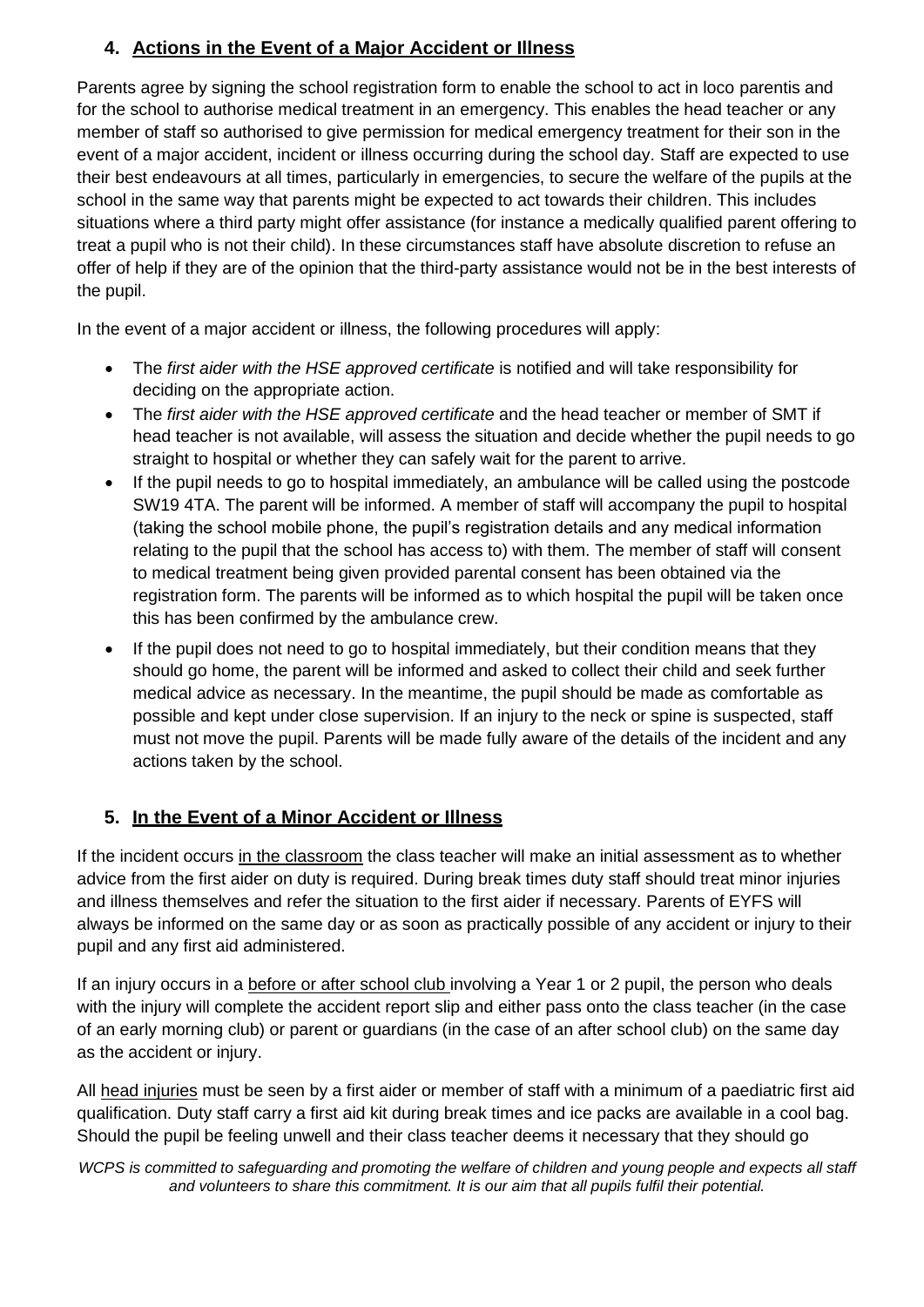home, the parent will be contacted and asked to collect the pupil. During this time the pupil should remain with a member of staff in the first aid room.

If the pupil has suffered a stomach upset parents should be reminded that they should not return to school for at least 48 hours after the last vomiting or diarrhoea attack. Should the pupil exhibit symptoms of an infectious condition the school will take steps to contain the infection by informing other parents of the incidence of an infection and its symptoms.

# **6. Nose Bleeds**

When dealing with a nosebleed the duration of the nosebleed should be recorded on the accident report slip. If the nosebleed continues for 10 minutes or more a first aider with HSE approved certificate should be contacted immediately. The school office should contact the parent to inform them. If the bleeding is heavy and continues for 20 minutes or more an ambulance should be called immediately.

## **7. Vomiting and Diarrhoea**

Diarrhoea and vomiting can spread easily therefore it is important that children and adults with diarrhoea or vomiting should stay away from school for 48 hours after their symptoms have gone.

# **8. First Aid and Accident Reporting**

All incidents occurring during the school day, including during extra-curricular activities, are logged in the school's accident book. This can be found in the staff room or during wet play in the ground floor accessible toilet. The health and Safety officer should be informed if the incident occurs as a result of faulty or unsafe equipment. A carbon copy of the accident report form is kept in the accident book. In the case of minor injuries, the original form is passed onto the class teacher who then hands the slip to parents or carers.

If an injury occurs in an extra-curricular activity, the person who deals with the injury will complete the accident report slip and either pass onto the class teacher (early morning club) or pass into the parent or guardians hand (after school club) on the same day as the accident or injury.

If first aid is required to be administered to a pupil on the playground, the class teacher/T. A must be informed of the reasons for the first aid and the treatment given when they collect their class. The teacher/T. A responsible for the pupil's class will inform the school office (if deemed serious enough by the first aider who dealt with the incident). If the pupil is going from playground to Music, French or PE then it would be up to the first aider to inform the subject specialist teacher and to pass the slip to the pupil's class teacher/T.A.

Serious injuries must be reported according to the RIDDOR (Reporting of Injuries, Diseases, and Dangerous Occurrences Regulations 2013). See [www.riddor.gov.uk.](http://www.riddor.gov.uk/) The headteacher and the head of support services at King's College School, must be informed.

In the case of a head injury, the pupil should always be seen by a first aider or member of staff with a paediatric first aid qualification. The first aider will treat the pupil, record the incident and if deemed serious enough will inform the school office who will send an email to the parents to inform them directly. If appropriate, the pupil will return to class and parents will be provided with notification via the pupil's book bag of the symptoms of concussion and the importance of monitoring for symptoms.

Parents should be advised to seek further medical advice for any burns to a pupil and if the parent decides to take the pupil to hospital, they should advise the class teacher. The headteacher will be informed as well as RIDDOR and support services at Kings College School if appropriate.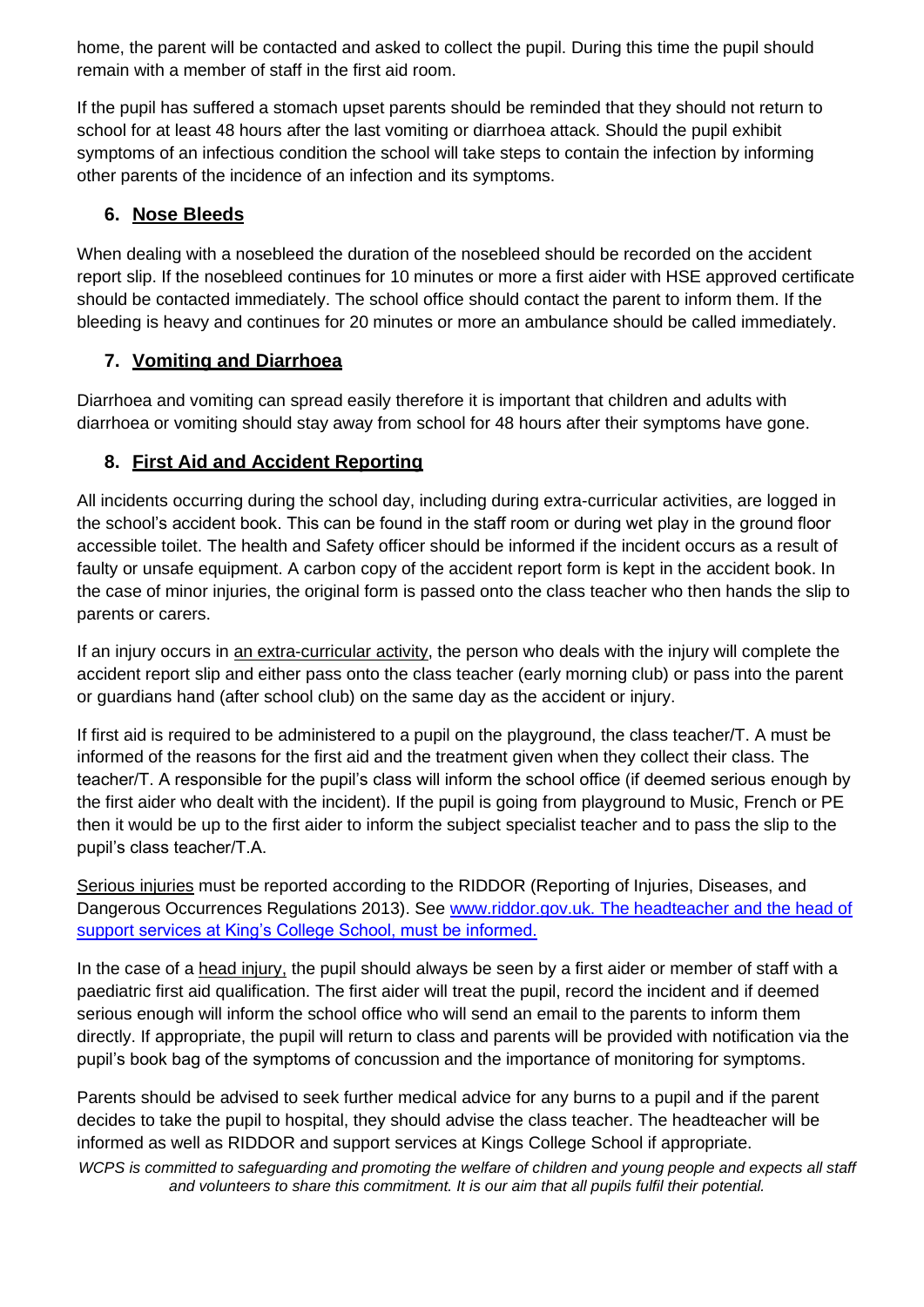In the case of off-site activities, reference should be made to *PE and games risk assessments* and /or the *educational visits policy*.

### **9. Supporting pupils at school with medical conditions**

The school recognises that pupils at school with medical conditions should be properly supported so that they have full access to education, including school trips and physical education. Some pupils with medical conditions may have a disability, and where this is the case the school will comply with its duties under the Equality Act 2010. Some pupils may have special educational needs and may have an Education, Health and Care plan which brings together health and social care needs, as well as their special educational provision.

In all cases the school ensures that information regarding a pupil's needs are shared proportionately and with appropriate staff.

Where possible during off-site visits any pupils with medical conditions should be in a group that has their own teacher/teaching assistant as the leader and they should have ready access to the child's medication.

### **10.Administering Medicine at School**

During COVID-19 any staff member must wear gloves and position themselves so that they are not facing the person receiving the medication directly. Face shields and PPE should be worn where there is a risk of cross contamination.

When a parent or boy brings prescribed medicine to school it should be clearly labelled with the child's name and the permitted dosage. Written instructions are always required. A form should be filled in and given with the medicine to Mr Forbes or Mr Morrison. The medication and form should be passed onto Mrs Lisk (or in her absence Mr Forbes) at the next available opportunity and Mrs Lisk will check, record and arrange where the medication is to be stored securely.

Medication for boys with asthma is kept in the First Aid cupboards outside Oak classroom. Epipens are kept in the individual child's classroom.

Where boys are going off-site for any reason, the teacher in charge should have the appropriate medication in his or her possession. This medication should be signed out from the locked cupboard outside Oak class.

Medicines that are prescribed in the short term to be taken during the day are to be administered by Mrs Lisk or in her absence Mr Forbes. The class teacher/learning support assistant will take any boys to Mrs Lisk to administer the short term medication as advised.

Any time medication is administered a record is made and provided to parents. Parents of pupils in are informed by the class teacher of any medication administered during the school day and the time it was given. All medication or medical equipment must be clearly labelled with the pupil's name and full instructions for administering. All medication except auto-injectors are stored in a locked non portable cabinet on the wall outside Oak classroom.

Staff must sign medication in and out sheet when taking pupil medication on trips and sports fixtures. Auto injectors for individual pupils are kept in the teaching space where they spend the majority of the school day in a clearly labelled drawer of the teacher's desk. Those with conditions such as asthma, diabetes, epilepsy, allergies requiring auto injector are required to hold a set of medication in school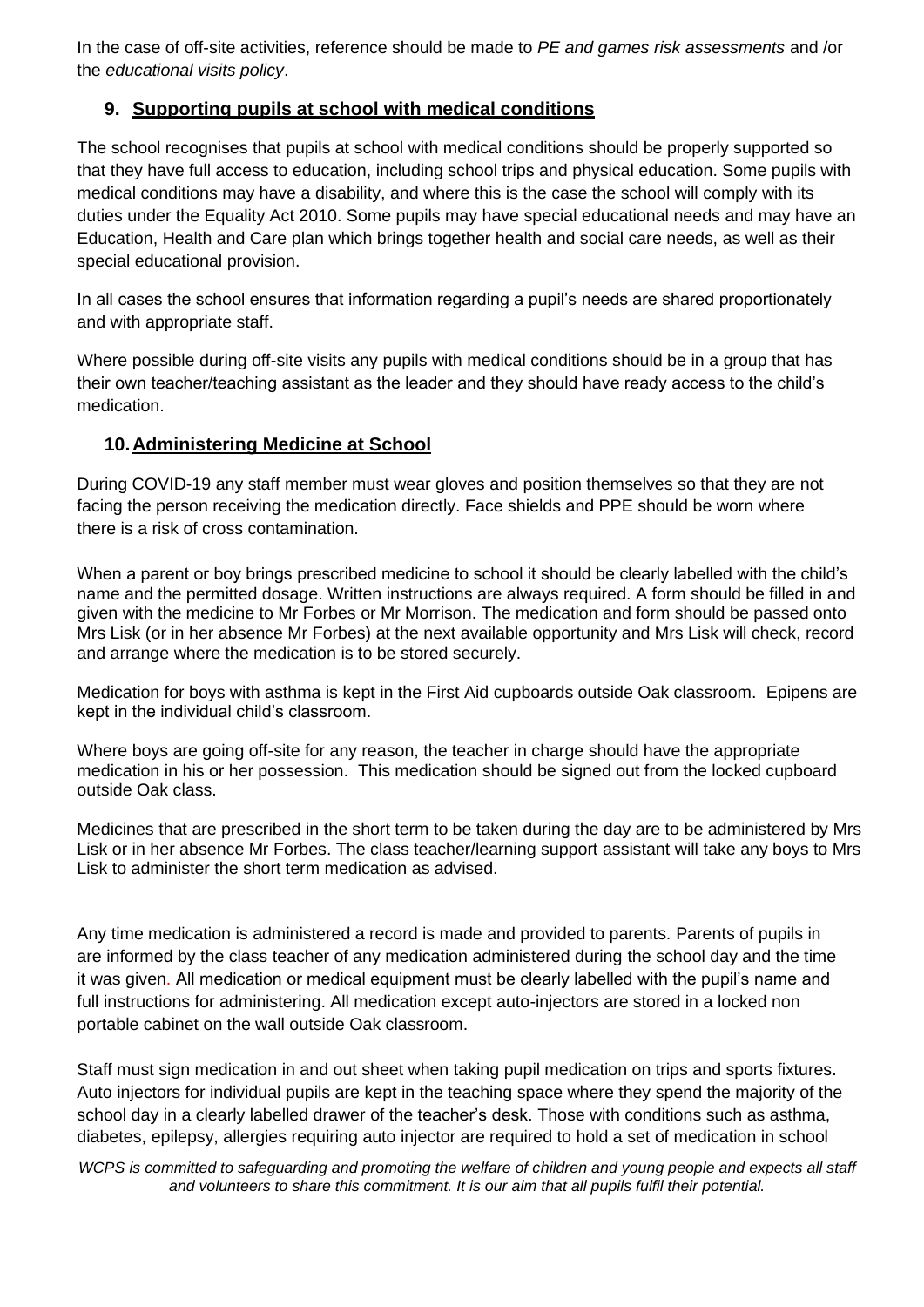for administering by the First Aider.

#### **Allergies**

Whilst all possible precautions are taken to ensure that pupils with allergies are not exposed to risk it is not possible to provide an environment that is totally free of all allergens or even free of peanuts/nuts. However, the school aims to manage the risk of allergens by:

- Limiting the possibility of peanuts/nuts on the school sites through communication with parents.
- Providing ingredients for food cooked by the pupils at school;
- Briefing class teachers, playground supervisors and first aiders on a pupil's specific allergy.

### **11.Clinical Waste and Infection Control**

Clinical waste should be disposed of in the yellow bin in the first aid room. A substance for the absorption of vomit or blood and a specifically designated vacuum cleaner should be used in the event of contamination of an area of the school with blood or vomit. The area should be screened off from other pupils until cleaning has taken place.

Pupils who appear to have symptoms of infectious disease should be isolated from their peers in the first aid room or other appropriate room until they are collected by a parent.

Staff administering first aid must follow hygiene procedures beforehand e.g. hand washing/use of antibacterial gel and use of disposable gloves. Any PPE should be disposed of along with any bodily fluids in the clinical waste bin in the first aid room.

In the event of suspected food poisoning affecting two or more pupils, the headteacher will be informed so that appropriate action can be taken to trace the cause of the illness and if necessary, make a report to environmental health.

### **12.COVID 19**

#### Symptoms

The most important symptoms of coronavirus (COVID-19) are recent onset of any of the following:

- a new continuous cough
- a high temperature
- a loss of, or change in, your normal sense of taste or smell (anosmia)

For most people, coronavirus (COVID-19) will be a mild illness.

Children are likely to become infected with coronavirus (COVID-19) at roughly the same rate as adults, but the infection is usually mild.

If anyone has any of the symptoms above they should self-isolate at home.

#### **What you need to know:**

- staff, young people and children should stay at home if they develop coronavirus (COVID-19) symptoms to avoid spreading infection to others. Otherwise, those who are eligible or required to attend should attend education or work as normal
- if staff, young people or children develop coronavirus (COVID-19) symptoms while at school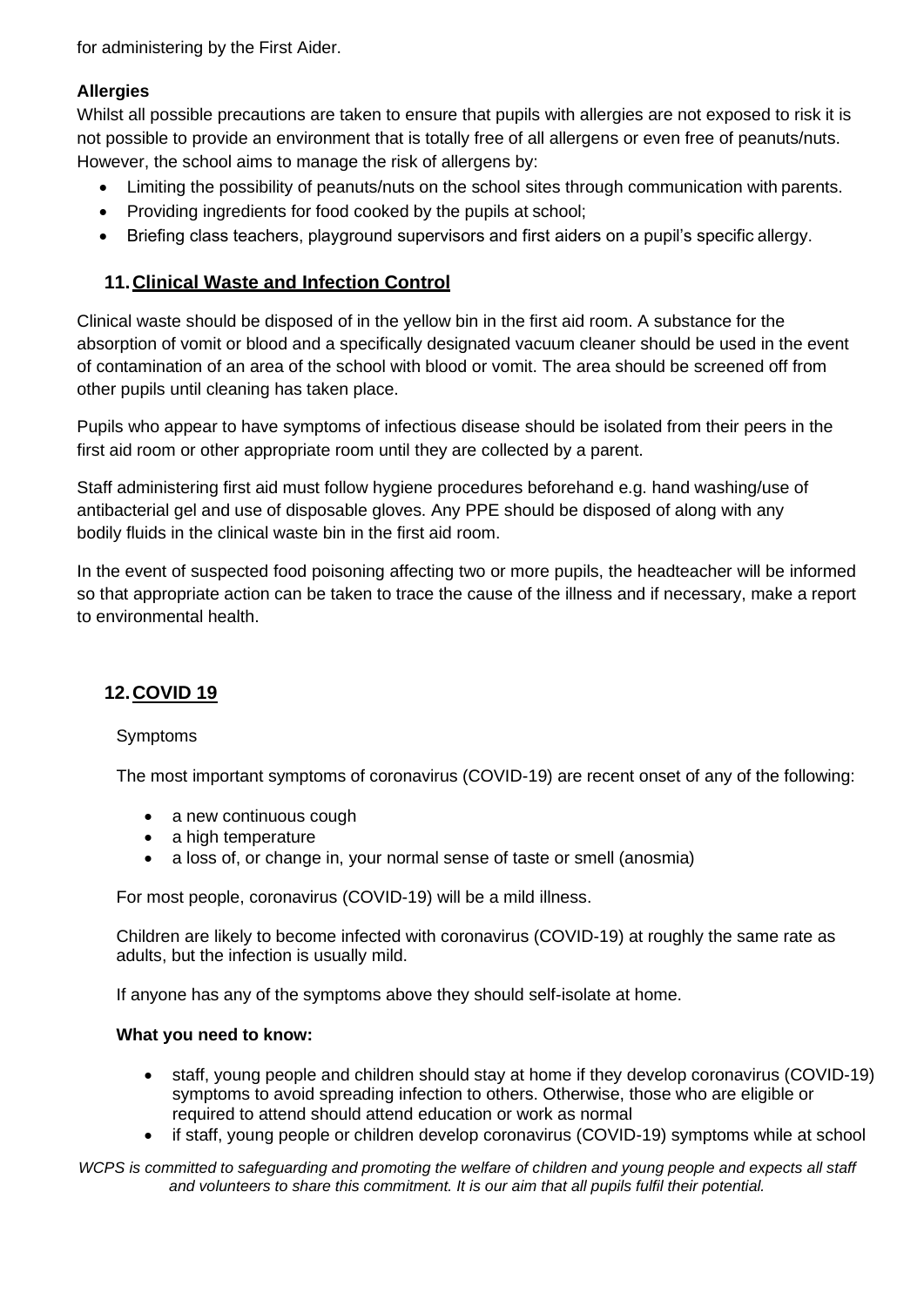they must be sent home

#### **What to do if someone develops symptoms of coronavirus (COVID-19) whilst at an educational setting:**

- If anyone develops coronavirus (COVID-19) symptoms in an education setting they must be sent home and advised to follow the staying at home guidance.
- If a child is awaiting collection, they should be moved, if possible, to a room where they can be isolated behind a closed door, depending on the age of the child and with appropriate adult supervision if required. Ideally, a window should be opened for ventilation. If it is not possible to isolate them, move them to an area which is at least 2 metres away from other people.
- If they need to go to the bathroom while waiting to be collected, they should use a separate bathroom if possible. The bathroom should be cleaned and disinfected using standard cleaning products before being used by anyone else.
- PPE should be worn by staff caring for the child while they await collection if a distance of 2 metres cannot be maintained (such as for a very young child or a child with complex needs).
- In an emergency, call 999 if they are seriously ill or injured or their life is at risk. Do not visit the GP, pharmacy, urgent care centre or a hospital.
- If a member of staff has helped someone who was taken unwell with coronavirus (COVID-19) symptoms, they do not need to go home unless they develop symptoms themselves. They should wash their hands thoroughly for 20 seconds after any contact with someone who is unwell. Cleaning the area with normal household disinfectant after someone with symptoms has left will reduce the risk of passing the infection on to other people. You can find guidance on cleaning in non-healthcare settings.
- If anyone in the school becomes unwell with a new and persistent cough or a high temperature, or has a loss of, or change in, their normal sense of taste or smell (anosmia), they must be sent home and advised to follow 'stay at home and follow government guidance

# **13.Forms**

The following forms are to be used in conjunction with the First Aid Policy:

- Record of head injury and symptoms of concussion;
- Body map and head map;
- Request to administer medication;
- Parental Consent Form emergency inhaler; (included in the questionnaire)
- Educational Health Care Plan;
- Confidential health questionnaire (attached as appendix 1 below)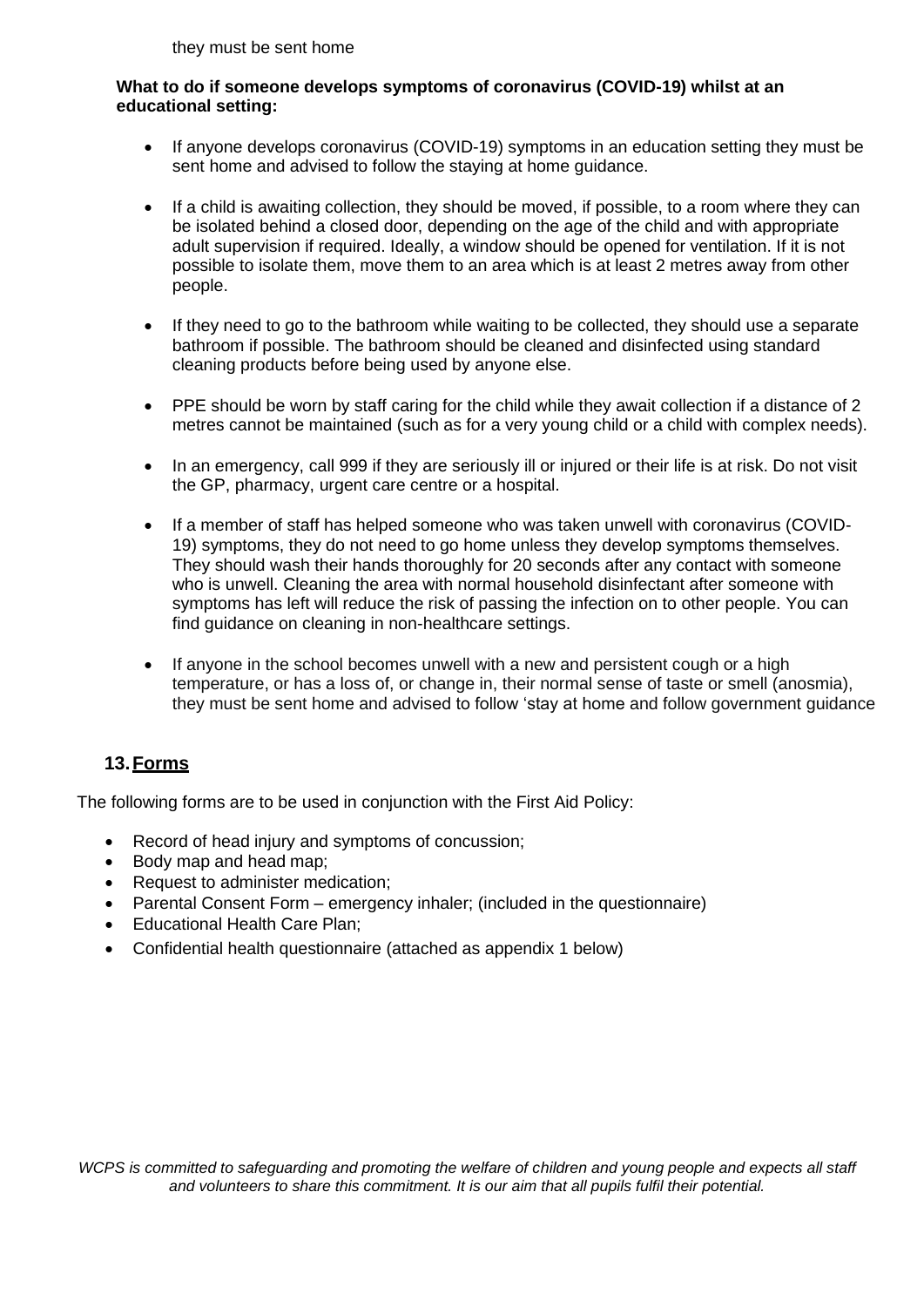

# **Appendix 1** Confidential Health Questionnaire

| Pupil surname:                     | Pupil forename: |  |
|------------------------------------|-----------------|--|
| Date of birth:                     |                 |  |
| Full address:                      |                 |  |
|                                    |                 |  |
|                                    |                 |  |
| Name and address of family doctor: |                 |  |
|                                    |                 |  |
|                                    |                 |  |
| Tel no. of family doctor:          |                 |  |

| Has your son been immunised against the following? |            |               |                            |                         |  |
|----------------------------------------------------|------------|---------------|----------------------------|-------------------------|--|
|                                                    |            | (please tick) |                            |                         |  |
| Diphtheria                                         | <b>YES</b> | <b>NO</b>     | Chicken pox                | <b>YES</b><br><b>NO</b> |  |
| Haemophilus influenzae type b (Hib)                | <b>YES</b> | <b>NO</b>     | <b>Poliomyelitis</b>       | <b>YES</b><br><b>NO</b> |  |
| <b>Meningitis C</b>                                | <b>YES</b> | <b>NO</b>     | PCV pneumococcal disease   | <b>YES</b><br>NO        |  |
| <b>Meningococcal ACWY</b>                          | <b>YES</b> | <b>NO</b>     | Pertussis (whooping cough) | <b>YES</b><br><b>NO</b> |  |
| <b>Tetanus</b>                                     | <b>YES</b> | NO            | <b>BCG</b>                 | <b>YES</b><br>NO        |  |
| HPV protect against human papillomavirus           | <b>YES</b> | <b>NO</b>     | <b>Typhoid</b>             | <b>YES</b><br><b>NO</b> |  |
| Measles, mumps & rubella (MMR 1st dose)            | <b>YES</b> | <b>NO</b>     | <b>Hepatitis A</b>         | <b>YES</b><br>NΟ        |  |
| Measles, mumps & rubella (MMR 2nd dose)            | <b>YES</b> | <b>NO</b>     | <b>Hepatitis B</b>         | <b>YES</b><br>NO        |  |
|                                                    |            |               |                            |                         |  |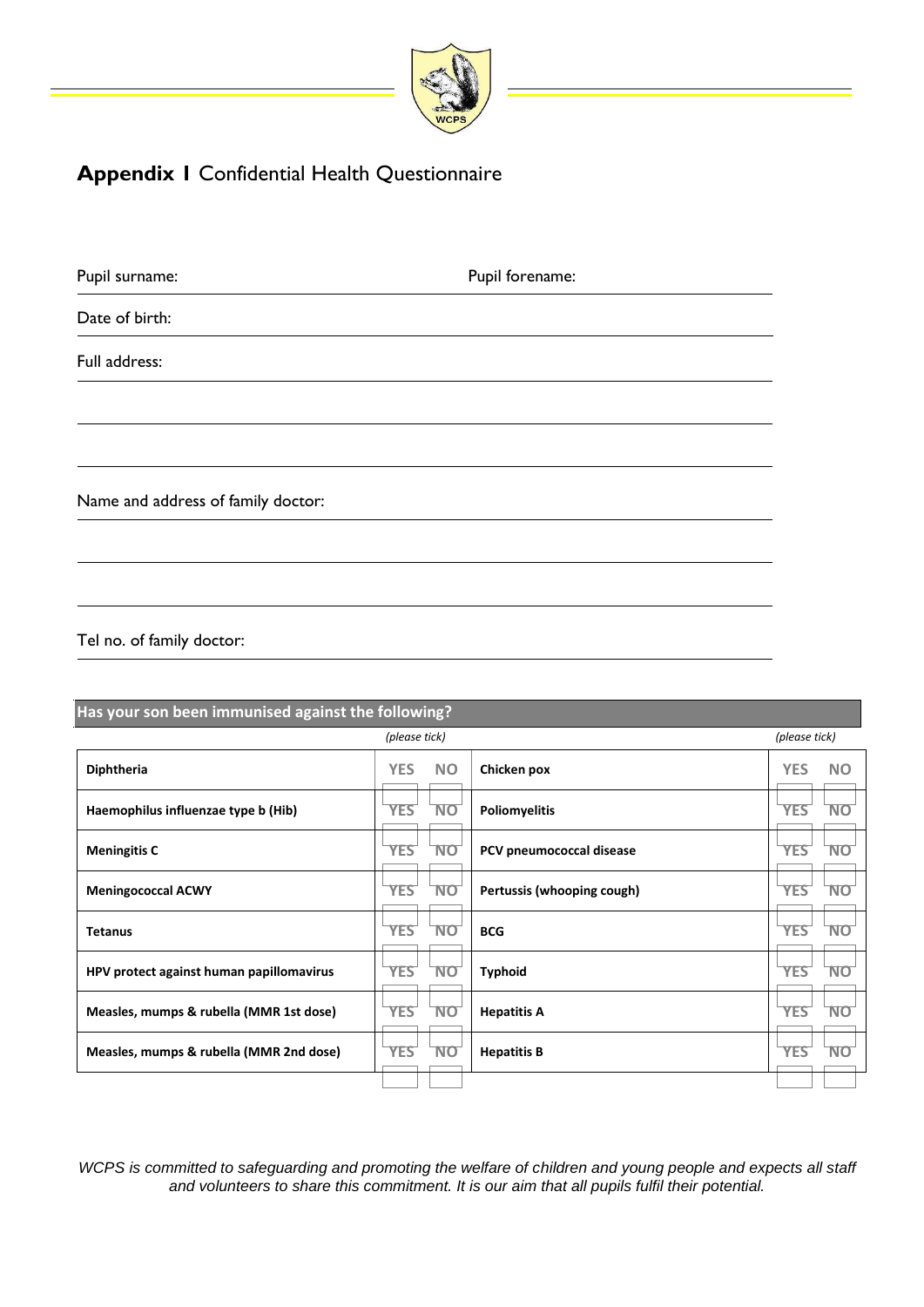#### **MEDICAL HISTORY**

#### **If 'YES' please give details, including information about treatments and any drugs or medicines taken regularly or for emergency use.** *(Continue on a separate sheet if necessary).*

| <b>Illness/Medical conditions</b>                                                                                                             | (please tick)           |
|-----------------------------------------------------------------------------------------------------------------------------------------------|-------------------------|
| History of serious illness, operation or injury (including head                                                                               | <b>YES</b>              |
| injury) requiring admission to hospital                                                                                                       | <b>NO</b>               |
| Conditions e.g. heart problems or joint/muscular problems                                                                                     | <b>YES</b>              |
| which may affect sport                                                                                                                        | <b>NO</b>               |
| Any chronic or recurring medical condition, for example:                                                                                      | <b>YES</b>              |
| Asthma, diabetes, epilepsy, hay fever etc.?                                                                                                   | <b>NO</b>               |
| Are there any psychological factors of which we should be                                                                                     | <b>YES</b>              |
| aware, for example, eating disorders, depression?                                                                                             | <b>NO</b>               |
| Any allergy to insect bites, food, drugs, Elastoplast or other                                                                                | <b>YES</b>              |
| allergies?                                                                                                                                    | <b>NO</b>               |
| <b>Hearing problems?</b>                                                                                                                      | <b>YES</b><br><b>NO</b> |
| Visual problems/colour blindness. Are glasses/contact lenses                                                                                  | <b>YES</b>              |
| worn? Date of last eye test?                                                                                                                  | <b>NO</b>               |
| Has your son had any exposure to active pulmonary                                                                                             | <b>YES</b>              |
| tuberculosis?                                                                                                                                 | <b>NO</b>               |
| Are there any conditions or long term disabilities which may<br>affect your son's health that you feel it would be<br>helpful for us to know? | <b>YES</b><br><b>NO</b> |
| Does your son have any weight/growth problem?                                                                                                 | <b>YES</b><br><b>NO</b> |

| Has your son been treated for the following conditions?       |                         |                                     |                         |  |  |
|---------------------------------------------------------------|-------------------------|-------------------------------------|-------------------------|--|--|
|                                                               | (please tick)           |                                     | (please tick)           |  |  |
| <b>ASTHMA</b>                                                 | <b>NO</b><br>YES        | <b>Convulsions</b>                  | <b>YES</b><br><b>NO</b> |  |  |
| Consent to use of emergency salbutamol<br>inhaler for asthma? | <b>NO</b><br><b>YES</b> | <b>Migraine</b>                     | <b>NO</b><br><b>YES</b> |  |  |
| When was condition last assessed                              |                         | Any cardiac related condition       | <b>NO</b><br><b>YES</b> |  |  |
| Any skin condition including eczema                           | <b>YES</b><br><b>NO</b> | <b>Gastro-intestinal conditions</b> | <b>NO</b><br><b>YES</b> |  |  |
| Any type of blood disorder                                    | <b>YES</b><br><b>NO</b> | Diabetes or low blood sugar         | <b>NO</b><br><b>YES</b> |  |  |
| Chronic bone or joint problems                                | <b>NO</b><br><b>YES</b> |                                     |                         |  |  |

#### **Has your son had any of the following?**

| لياد والمناقشة والمتباطئ المتناقب الأشامي المتفرد المتمر المتباطئ المتباطئ المتحاسن المتحدة المتحدة |                  |                                                       |                         |  |  |
|-----------------------------------------------------------------------------------------------------|------------------|-------------------------------------------------------|-------------------------|--|--|
| (please tick)                                                                                       |                  |                                                       |                         |  |  |
| Pertussis (whooping cough)                                                                          | NO<br>YES        | <b>Convulsions</b>                                    | NO<br>YES               |  |  |
| <b>Measles</b>                                                                                      | NO<br><b>YES</b> | <b>Scarlet fever</b>                                  | NO<br>YES               |  |  |
| <b>Mumps</b>                                                                                        | NO<br><b>YES</b> | Slapped cheek (fifth disease or erythema infectiosum) | <b>YES</b><br><b>NO</b> |  |  |
| German measles (rubella)                                                                            | NO<br><b>YES</b> |                                                       |                         |  |  |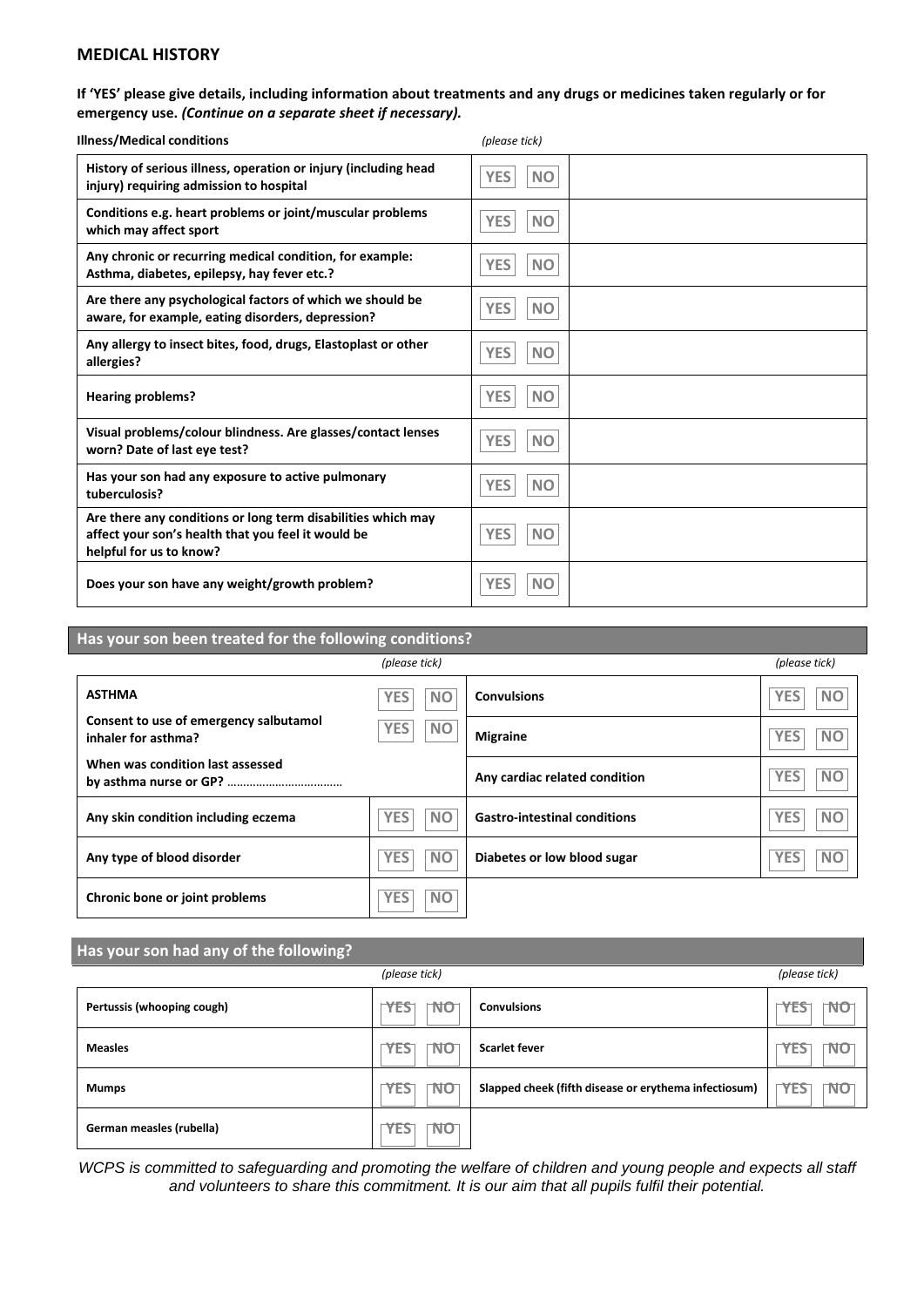#### **DIETARY REQUIREMENTS**

Name:

Does your son have any special dietary needs? *(please tick)* 

| Affix |  |
|-------|--|
| Photo |  |

If "YES", please give details:

| Does your son have an allergy to any of the following foods?                                                    |                         |                                                                                 |                         |  |  |  |
|-----------------------------------------------------------------------------------------------------------------|-------------------------|---------------------------------------------------------------------------------|-------------------------|--|--|--|
|                                                                                                                 | (please tick)           |                                                                                 |                         |  |  |  |
| <b>Cereals</b>                                                                                                  | <b>YES</b><br><b>NO</b> | Celery and celeriac                                                             | <b>YES</b><br><b>NO</b> |  |  |  |
| Crustaceans (for example; prawns, crabs, lobsters<br>and crayfish)                                              | <b>YES</b><br><b>NO</b> | Mustard                                                                         | <b>YES</b><br><b>NO</b> |  |  |  |
| Eggs                                                                                                            | <b>YES</b><br><b>NO</b> | Sesame                                                                          | <b>YES</b><br><b>NO</b> |  |  |  |
| <b>Milk</b>                                                                                                     | <b>YES</b><br><b>NO</b> | Sulphite (sulphur dioxide) which is a preservative<br>found in some dried fruit | <b>YES</b><br><b>NO</b> |  |  |  |
| Fish                                                                                                            | <b>YES</b><br><b>NO</b> | Lupin (can be found in flour)                                                   | <b>YES</b><br><b>NO</b> |  |  |  |
| <b>Peanuts</b>                                                                                                  | <b>NO</b><br><b>YES</b> | Molluscs (for example; clams, mussels, whelks,<br>oysters, snails and squid)    | <b>YES</b><br><b>NO</b> |  |  |  |
| Nuts (such as almonds, hazelnuts, walnuts, pecan<br>nuts, brazil nuts, pistachio, cashew and macadamia<br>nuts) | <b>YES</b><br><b>NO</b> | Or any other foods? (If 'YES' please specify)                                   | <b>YES</b><br><b>NO</b> |  |  |  |
| Soybeans                                                                                                        | <b>NO</b><br><b>YES</b> |                                                                                 |                         |  |  |  |

#### When was your son last allergy tested?

| Has this food allergy been medically diagnosed? | (please tick) $ \nYES $<br><b>NO</b>   |
|-------------------------------------------------|----------------------------------------|
| Has your son ever had an anaphylactic reaction? | <b>NO</b><br>(please tick) $ $ YES $ $ |

| Has your son been prescribed emergency medication adrenaline auto-injector (Emerade, Epipen or Jext) or other? |  |  |  |                                   |  |  |
|----------------------------------------------------------------------------------------------------------------|--|--|--|-----------------------------------|--|--|
|                                                                                                                |  |  |  | (please tick). $YES$ $\boxed{NO}$ |  |  |

**If 'YES' please provide Mrs Lisk, the school's First Aid Officer, with a treatment plan, photo and emergency medication.**